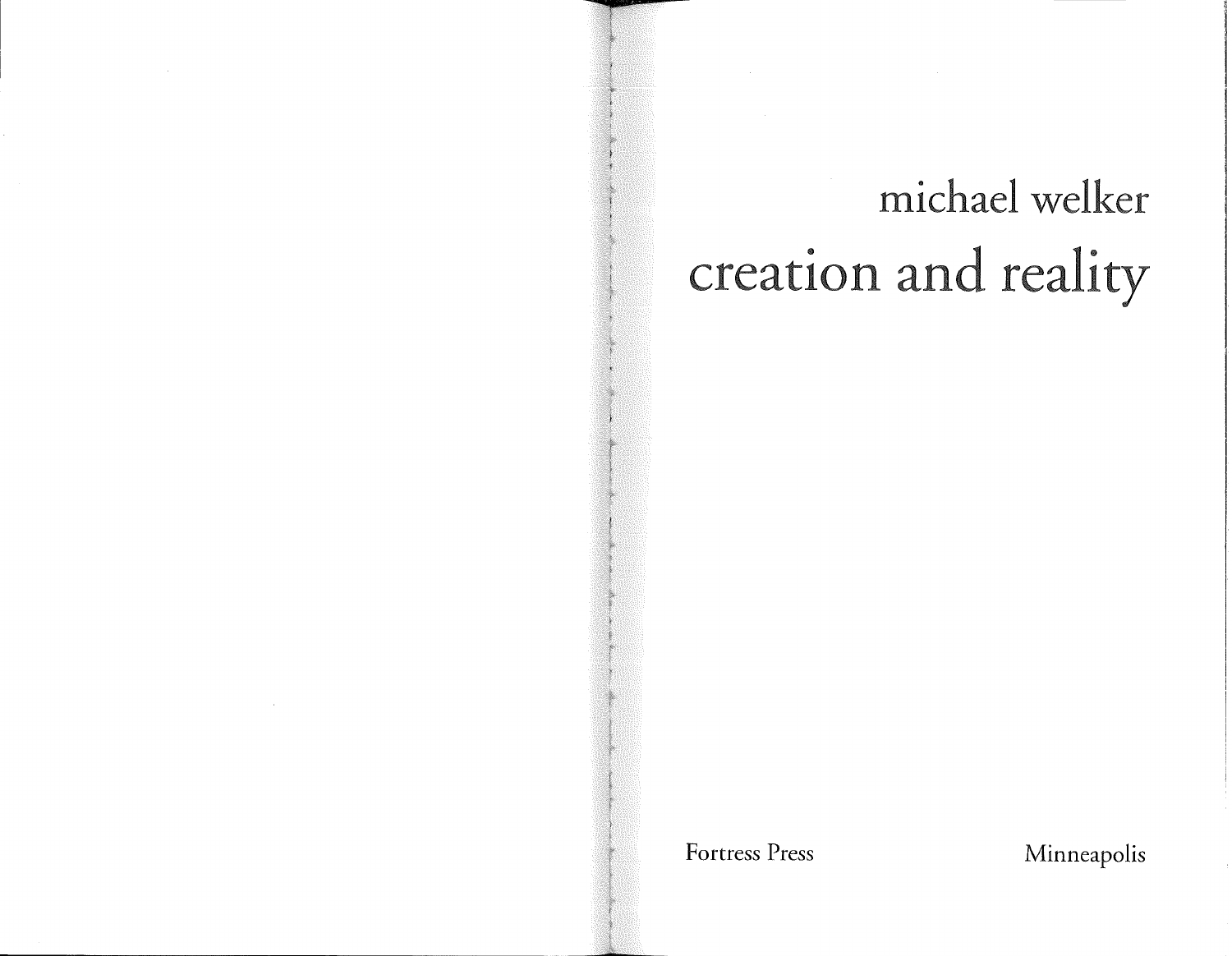#### CREATION AND REALITY

Translated by John F. Hoffmeyer

Copyright © 1999 Augsburg Fortress Publishers. All rights reserved. Except for quotations in critical articles or reviews, no part of this book may be reproduced in any manner without prior written permission from the publisher. Write to: Permissions, Augsburg Fortress Publishers, Box 1209, Minneapolis, MN 55440.

Scripture quotations are from the New Revised Standard Version Bible, copyright © 1989 by the Division of Christian Education of the National Council of Churches of Christ in the United States of America. Used with permission.

Cover design: Joseph Bonyata Book design: Peregrine Graphics Services

0-8006-2628-1

The paper used in this publication meets the minimum requirements of American National Standard for Information Services-Permanence of Paper for Printed Library Materials, ANSI Z329.48-1984.

| Manufactured in the U.S.A. |  |  |  |                                     |  |  |  |  |  |  | 1-2628 |  |  |
|----------------------------|--|--|--|-------------------------------------|--|--|--|--|--|--|--------|--|--|
|                            |  |  |  | 03 02 01 00 99 1 2 3 4 5 6 7 8 9 10 |  |  |  |  |  |  |        |  |  |

# To *my Princeton friends and colleagues*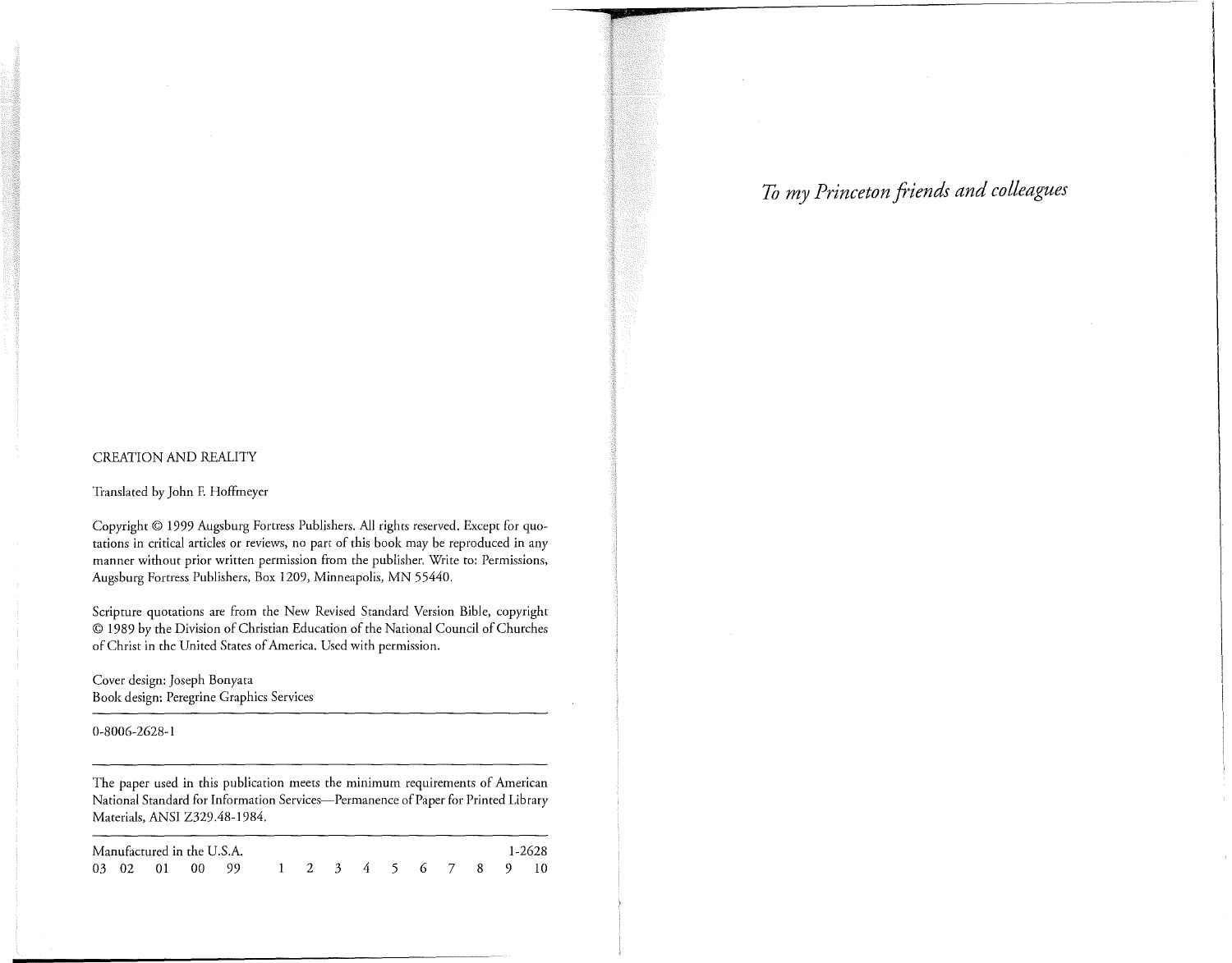## contents

ix Acknowledgments

**1 Introduction** 

*The Collapse of Bourgeois Theism and the Crisis of Religious Existence Theology of Creation: Questions in Biblical Perspective The New Biblical Theology* 

6 **1. What Is Creation? Rereading Genesis 1 and 2**  *Conventional Guiding Conceptions of Creation Rereading Genesis 1 and 2 What Is Creation? Critique of Abstraction as a Theological Task* 

21 **2. Creation and the Problem of Natural Revelation**  *The Defect of Revelation: Why Does Common Sense Prefer Natural Revelation? Calvin's Appreciation and Critique of Natural Revelation Creation and Revelation* 

- 33 **3. Creation as the Heavens and the Earth**  *"God Is in Heaven, and You Are on Earth" The Heavens-Unity and Plurality of"Transcendence" The Earth-Active and Empowering Environment*
- 45 **4. Angels and God's Presence in Creation**  *Messenger Angelology and God's Withdrawal Court Angelo logy and the Glory of God*

Vil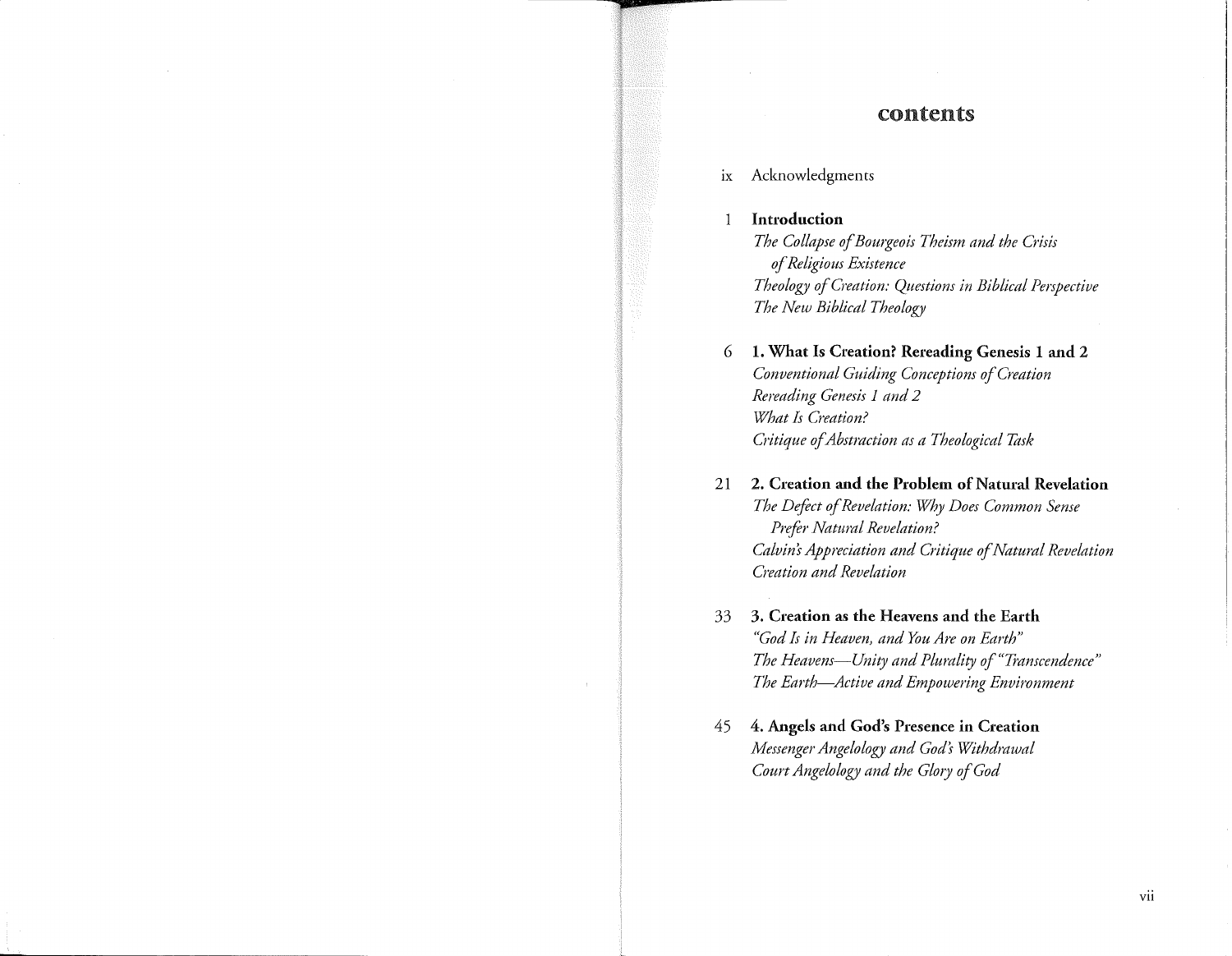viii Creation and Reality

## 60 5. **Creation, the Image of God, and the Mandate of Dominion**

*Recent Theological Attempts to Weaken and to Relativize the Mandate of Dominion* 

*The Image of God, the Mandate of Dominion, and Sexual Differentiation of Humans* 

*The Mandate of Dominion: Obligation to Hierarchically Ordered Partnership with Animals and to Dominion through Caretaking* 

## 74 **6. Creation and Sin**

*"The Fall" or the Autonomy of Created Humankind Mere Autonomy: The Wretchedness of Sinners* 

83 Notes

**101** Index

# acknowledgments

The chapters of this volume, all examining central themes of the doctrine of creation, were first formulated as lectures in the United States. Five entered the forum of public discussion as the Warfield Lectures at Princeton Theological Seminary. I am very grateful for the continued good exchange, both professional and personal, with colleagues there-including the Bible and Theology Project and the Consultation on Science and Theology.

The chapter on Genesis 1 and 2 was first conceived for the Annual Meeting of the Society of Biblical Literature and the American Academy of Religion in autumn 1990 in New Orleans (as part of a series on "Reinterpreting Classic Texts"). I have reworked the earlier lecture on the basis of lectures delivered as part of the same event by Phyllis Trible of Union Theological Seminary and Paul D. Hanson of Harvard Divinity School. I put forward an expanded version for discussion by colleagues of the Evangelical and Catholic Faculties of the University of Münster at their 1991 Epiphany Conference. I am grateful to them as well for fruitful provocation to further reflection.

A doctoral seminar held jointly with Jürgen Moltmann several years ago in Tubingen, and especially a paper delivered by Hartmut Gese at that seminar, made a valuable contribution to the chapter on "God's angels" in the present volume. They helped move me to understand statements of faith that resist being fit into our contemporary forms of experience but that, on the basis of their logic, enable a circumspect questioning of our constructions of "reality."

Finally, I am grateful for discussions within the framework of courses taught by my colleagues and friends Christof Gestrich and Bernd Janowski, in which chapters for this volume were subjected to critical examination.

I thank my wife Ulrike Welker for many conversations concerning the material and for her great help in preparing the manuscripts. Dr. John Hoffmeyer translated these essays with great linguistic and theological sensitivity. He bore with my numerous improvements, revisions, additions, and reworkings with friendliness and patience. I am very grateful to him for many years of collaboration and would like to say publicly in this place what I have repeatedly communicated to him: I often find his translations better than the original.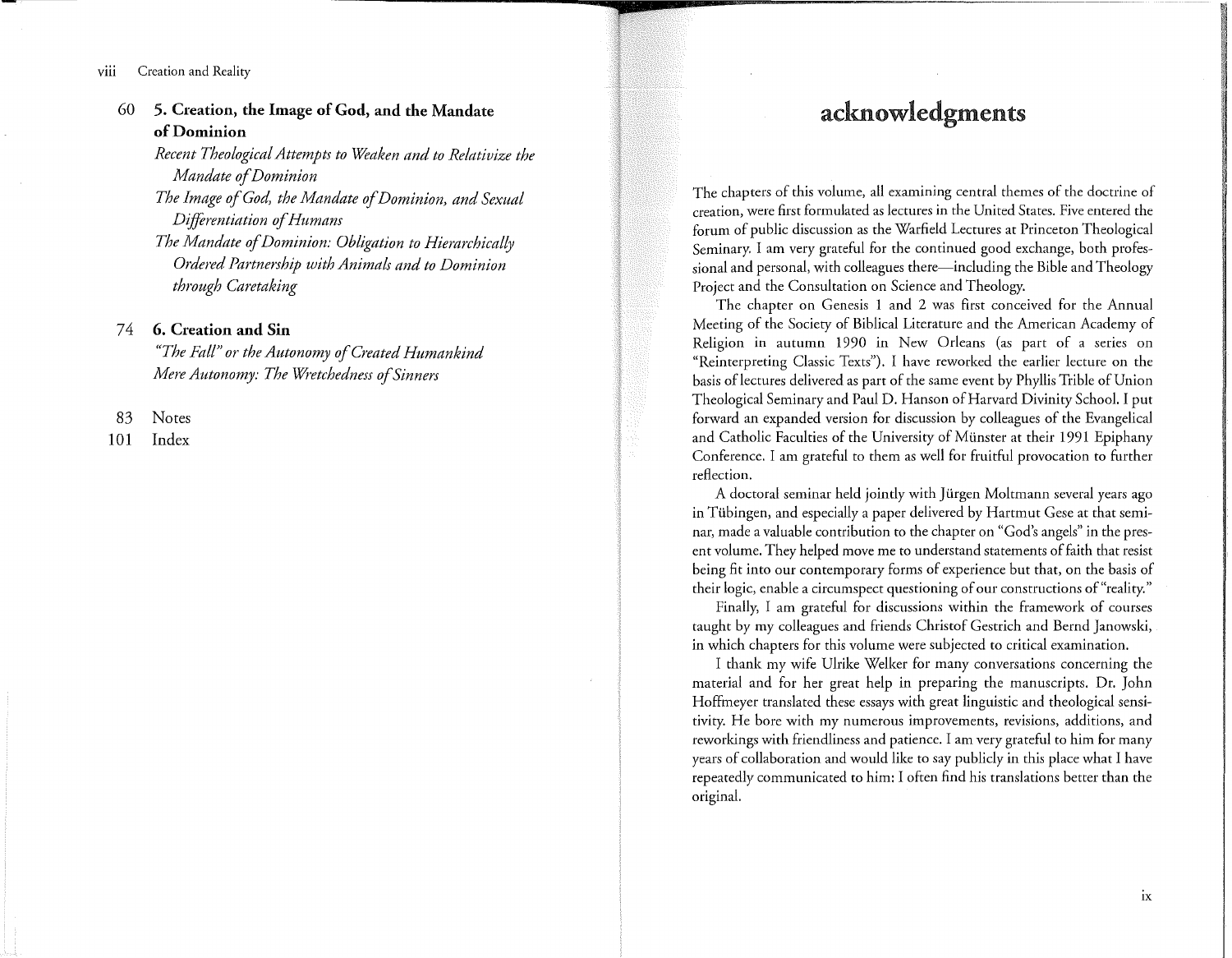# introduction

# *The Collapse of Bourgeois Theism and the Crisis of Religious Existence*

The major churches in Europe, and partly in North America as well, are currently experiencing the collapse of classical bourgeois theism. More and more people are turning away from belief in a personal figure who exists over and above this world, who has brought forth both himself and all reality, and who controls and defines "everything" without distinction. They no longer affirm the omnipotence and ubiquity of God. This collapse, which naturally gives rise to powerful countermovements-for example, fundamentalist ones-is hitting churches and cultures hard. Many institutions and many people are experiencing a crisis of landslide proportions.

Laments over this development mostly overlook the fact that almost all significant theologies of the twentieth century have actually worked toward this collapse. This has been a deliberate goal in the thought of Dietrich Bonhoeffer and Jürgen Moltmann, in many theologies of liberation, and in almost all feminist theologies. At least initial steps in this direction have occurred in the work of Karl Barth, Wolfhart Pannenberg, Eberhard Jüngel, and David Tracy, in process theologies, and in other thinkers and developments.

It was above all christological and trinitarian insights and questions that were determinative of the efforts to put an end to classical theism. A realistic knowledge of the unity, vitality, personality, effectiveness, and glory of the triune God was and is being sought. But insights also from the theology of law and from pneumatology, as well as metaphysical, moral, and political reasons, forced theism into question. A whole array of critical encounters and movements are thus collaborating in the collapse of this religious form of power. Yet instead of contentment and rejoicing at the success, perplexity and discouragement seem to be proliferating. Indispensable religious and normative foundations seem to be crumbling or to have crumbled already. It is no idol that has been toppled. Instead it seems to many people that God's own self has fallen.

 $\mathbf{1}$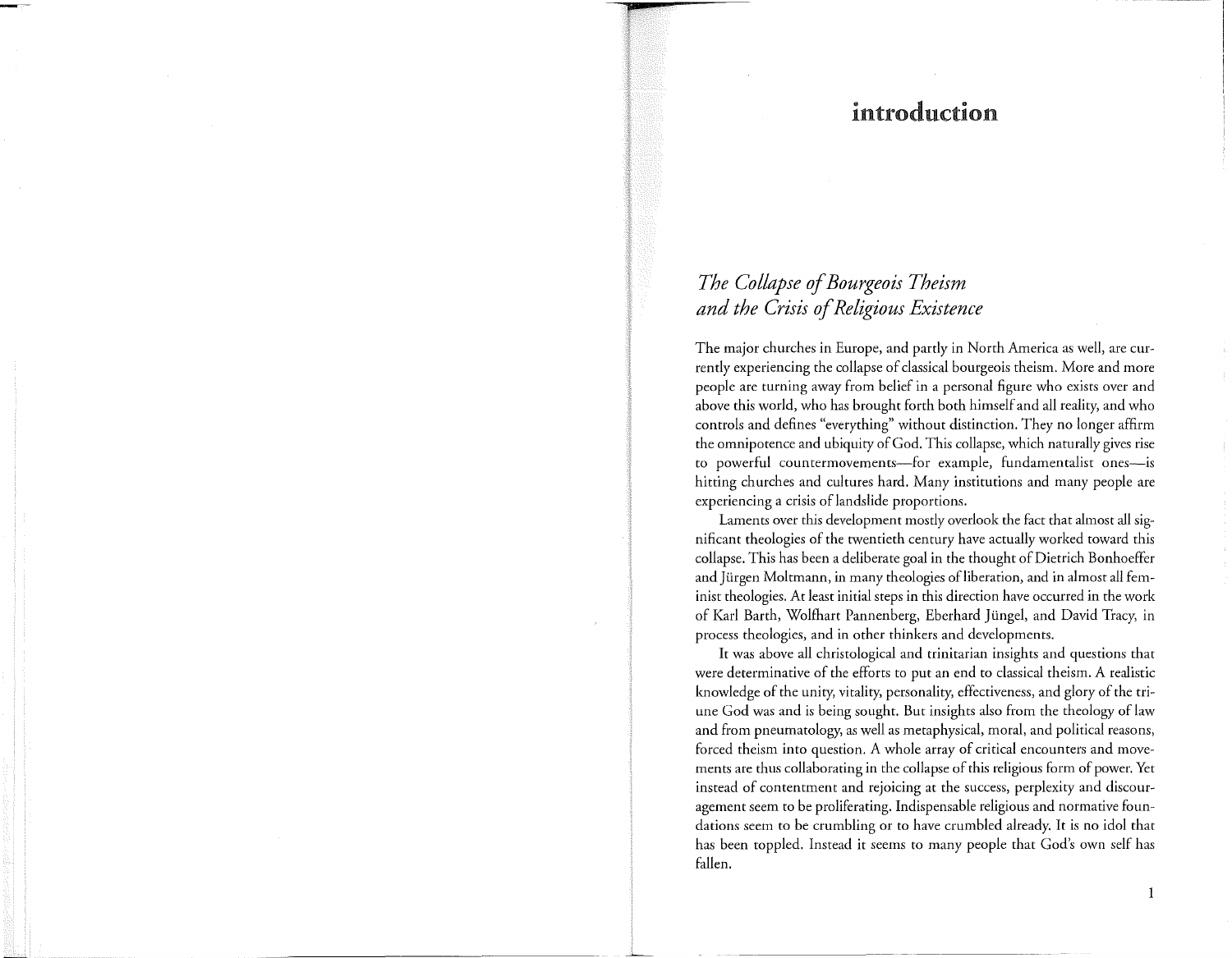### 2 Creation and Reality

# *Theology of Creation: Questions in Biblical Perspective*

In this situation it is necessary not to give up the christological, pneumatological, and other debates with classical theism but to supplement them in the area of the theology of creation. The alliance between theism and belief in the Creator must also be examined. This book offers initial steps toward correcting both the classical theistic caricature of God the Creator and a corresponding religious understanding of "reality." Taking their orientation from the biblical traditions, these chapters look for perspectives and ways to achieve a pre- or post-theistic understanding of God's creative power and of the creation intended by God.

This sort of attempt to develop a biblical-theological orientation is admittedly disputed in contemporary systematic theology. Raising such ideas has met with considerable agreement but also given rise to energetic criticism both from the North American Thomistic Catholic quarter and from the German Neoprotestant quarter. David Burrell, for example, has objected to rethinking the God-creation relationship, preferring instead to emphasize "the 'distinction' of God from the world ... which creation is meant to secure .... "1 That is *the* task of the theology of creation, while specific knowledge of creator and creature remains completely vague: "So the quintessential task becomes one of formulating that 'distinction' *so* as to assure the required transcendence, *while allowing us to have some notion of what it is we are referring to* in addressing 'the Holy One,' 'our Father,' or 'Allah Akbar.'"<sup>2</sup> As important as this concern may be for basic theistic moves in a Thomistically defined philosophy of religion, it ought not to be advanced as a formulation of *the* fundamental task of the theology of creation.

One sees an analogous move in the thought of Eilert Herms. 3 Herms uses his so-called relation of existential grounding to argue against my analyses and to claim that the task of the theology of creation is to secure "the distinction" between God and creature. But his view of what he calls the "relation of creation" as a twofold "relation of existential grounding"<sup>4</sup> is reductionistic in such a way that, like the conceptions that I examine in the following pages, it obscures a decisive point of the classical creation accounts: In concerning fundamental relations among creatures, both the interdependencies and the difference between creator and created can and must be recognized. To put things in a clear, straightforward and formal way: "The relation" between creator and creatures cannot be illuminated in abstraction from the fundamental "relations" between complex structural associations of creaturely existence. Inasmuch as Herms obscures this with his twofold "relation of creation," he performs precisely what I call false abstraction.

As much as I understand these defensive reactions, the objections have not persuaded me concerning the issues in question. They have not dissuaded me from my conviction that the dominant fundamental concepts and theoretical models of Christian theology again need to be subjected to a critique on a biblical-theological basis. This "Reforming" orientation is still relevant and promising today. The fruitful renewal of broad areas of Roman Catholic theology on an exegetical basis after the Second Vatican Council confirms me in my view, as do many good experiences in interdisciplinary conversation, both within and beyond the confines of theology.

At any rate, those within the sphere of Christian theology who think they can do without the biblical sources in handling questions about the theology of creation can learn from Friedrich Schleiermacher, for example, that the "dissolution of the relationships among that which is finite" for the sake of the "relationship of the finite to the infinite" leads to mysticism "in the bad sense."5 Analogously, the "dissolution of the relationships among that which is finite" for the sake of the "relationship of the infinite to the finite" leads to a theism "in the bad sense," a theism that hardly provides perspectives on real tasks of the theology of creation.

As a by-product, the investigations presented here show that orienting theology on biblical traditions ought not to be abandoned in favor of an orientation on this or that "natural" theology of various times and cultures. To be sure, the biblical traditions themselves include diverse "natural" theologies. But in doing so they always expose themselves to the associated conflicts that arise in the search for truth between various rationalities and various understandings of reality.

## *The New Biblical Theology*

The investigations presented here count themselves among the new approaches of a "Biblical Theology'' that have been developing in interdisciplinary and interconfessional collaboration since the 1980s, particularly in Germany and North America.<sup>6</sup> These approaches depart from all earlier attempts to take a single form-for example, personalism, existentialism, social criticism-or a single theme—for example, reconciliation, covenant, reign of God, God's glory-and to highlight it as *the* form or *the* content of the biblical traditions, or to read it into those traditions. Instead these approaches are consciously pluralistic. They take seriously the diverse biblical traditions with their different situations in life, with the continuities and discontinuities in their experiences and expectations of God, since those experiences and expectations are sometimes compatible with each other and sometimes not directly so.